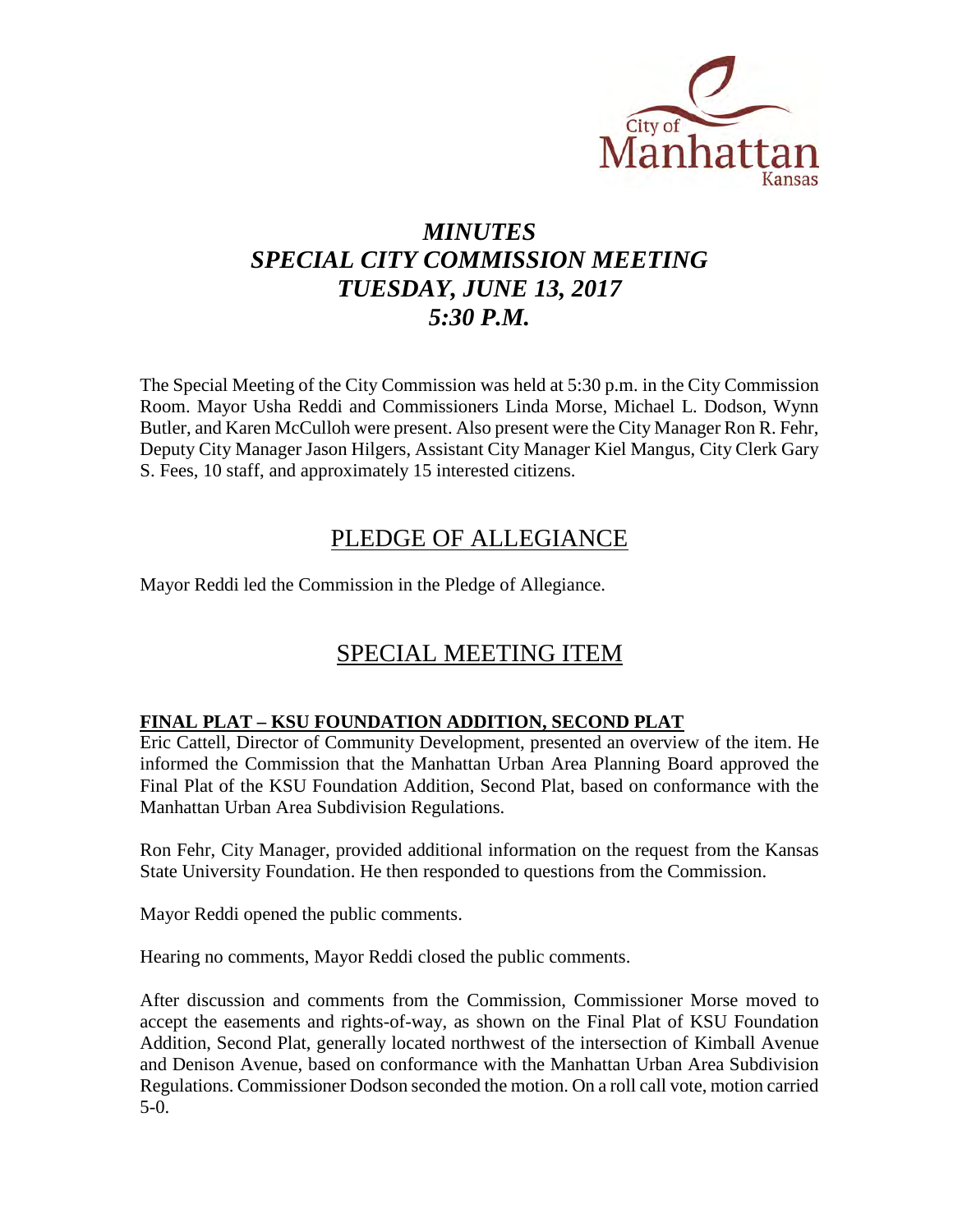## WORK SESSION

#### **2018 ALLOCATION RECOMMENDATIONS - SPECIAL ALCOHOL FUND ADVISORY COMMITTEE**

Hillary Badger, Assistant Director of Finance, introduced the item. She responded to questions from the Commission and provided additional information on the status and projections of the Special Alcohol Funds received from the State of Kansas.

Ron Fehr, City Manager, provided additional information on the Special Alcohol Funds. He expressed his appreciation for the work of the Special Alcohol Fund Advisory Committee.

Gabrielle Thompson, Chair, Special Alcohol Fund Advisory Committee, provided background information on the Special Alcohol Fund, the decision-making principles used by the Committee, and the funding considerations. She highlighted the agencies that requested funding and the Committee's recommendations. Agencies highlighted included Big Brothers/Big Sisters of Manhattan, Inc., Boys & Girls Club, Friends of Recovery Association, Kansas State University Alcohol and Other Drug Education Services (KSU AODES)/Lafene Health Center, Manhattan Emergency Shelter, Pawnee Mental Health: Crisis Services and Therapy Services, and the Riley County Community Corrections Adult Services.

Bryce Swanson, Incoming Chair, Special Alcohol Fund Advisory Committee, provided additional information about the KSU AODES/Lafene Health Center services and funding requested and recommended.

Shelly Williams, Director, Riley County Community Corrections, provided additional information and clarification on their program and loss of state funding in the upcoming year. She then responded to questions from the Commission regarding program cuts, duties of the officers, and responsibilities of the urinary analysis technician.

Gabrielle Thompson, Chair, Special Alcohol Fund Advisory Committee, highlighted the Riley County Community Corrections Juvenile Services; Riley County Community Corrections Probation Services; Riley County Youth Court; Restoration Center, Inc.; Sunflower CASA Project, Inc.; Thrive!; University for Mankind (UFM)-Teen Mentoring Program; and Unified School District (USD) 383. She then responded to questions from the Commission about the Riley County Youth Court program and services provided.

After comments and discussion of the Commission, Gabrielle Thompson, Chair, Special Alcohol Fund Advisory Committee, provided an overview of the 2018 funding requested and recommended for each agency. She then responded to questions from the Commission.

Hillary Badger, Assistant Director of Finance, responded to questions from the Commission. She provided clarification on the percentage of alcohol tax received and on the allocation and budget process.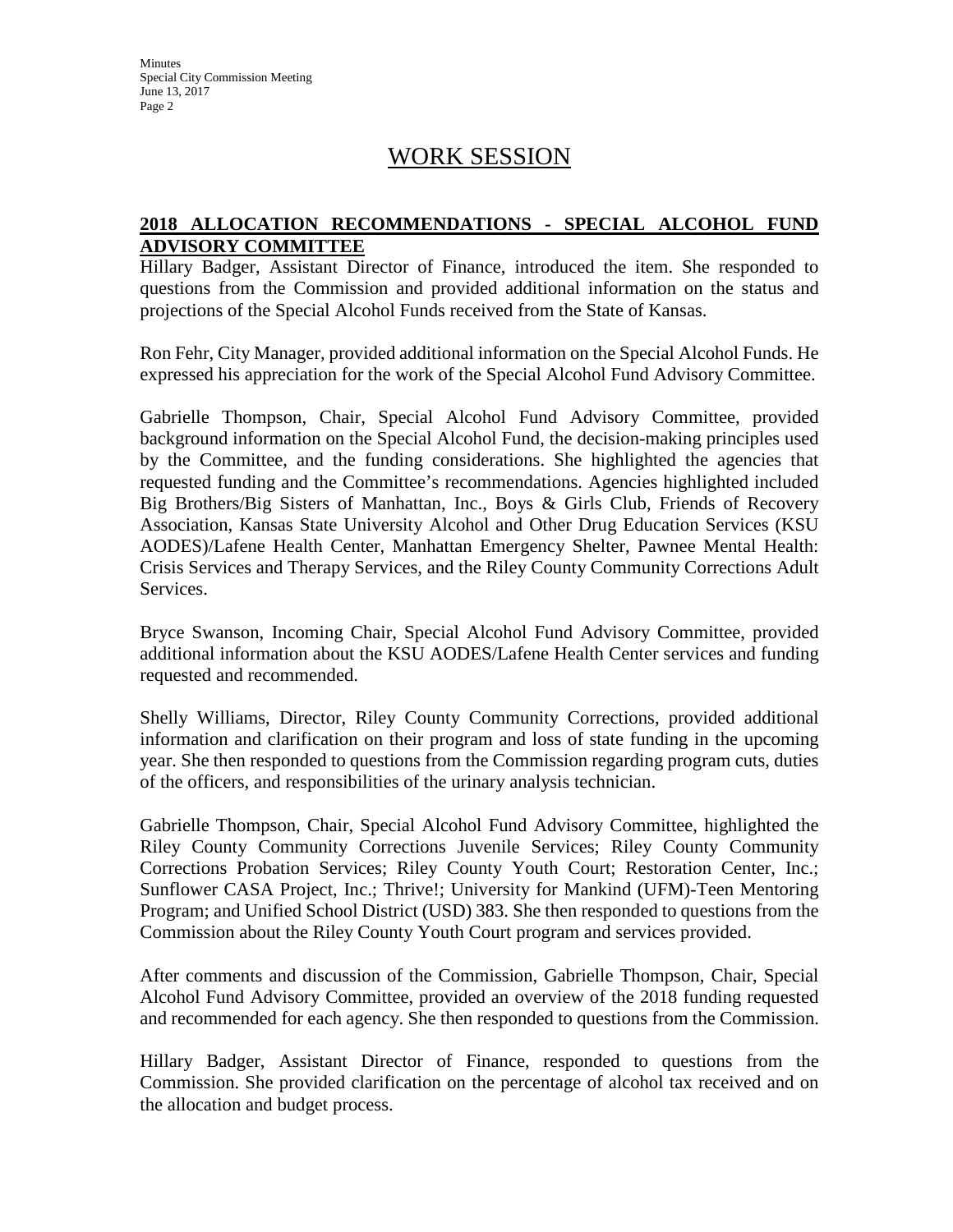# WORK SESSION *(CONTINUED)*

#### **2018 ALLOCATION RECOMMENDATIONS - SPECIAL ALCOHOL FUND ADVISORY COMMITTEE** *(CONTINUED)*

After additional comments, the Commission thanked the Committee for doing an excellent job and working with a finite budget.

As this was a work session item, the Commission took no formal action on the item.

At 6:40 p.m., the Commission took a brief recess.

### **DISCUSSION - 2018 CITY BUDGET AND 2018-2022 CAPITAL IMPROVEMENTS PROGRAM**

Hillary Badger, Assistant Director of Finance, introduced and presented an overview of the item. She highlighted the 2018 preliminary City Budget; the 2018 preliminary mill levies; the budgeted General Fund revenues; the proposed General Fund increases, personnel services and 2018 other new position requests; the 2018 contractual services and commodities; the select Special Revenue Funds; the 2018 Capital Improvement Program (CIP) funding summary; the map of the 2018 CIP requests; the General Fund CIP history and budget impact; and the 2018-2022 CIP City boards, committee and citizen requests.

Ron Fehr, City Manager, provided additional information on reductions made to the initial CIP requests and highlighted future projects and budget considerations. He then responded to questions from the Commission regarding Airport security and proposed personnel.

After comments from the Commission, Rob Ott, Director of Public Works, and Ron Fehr, City Manager, responded to questions regarding the sequencing of the Fort Riley Boulevard diverging diamond project, the need for a future sidewalk along portions of Fort Riley Boulevard, the prioritization of CIP items, and a request to explore potential grant opportunities to address the existing roundabout at Colbert Hills.

Eddie Eastes, Director of Parks and Recreation, responded to questions from the Commission regarding personnel savings due to the transition of the Parks and Recreation Administration moving from their facility in City Park to their new offices at City Hall.

After additional comments and questions from the Commission, Rob Ott, Director of Public Works, and Ron Fehr, City Manager, responded to questions and provided additional information on the water and wastewater facilities plan update.

Bernie Hayen, Director of Finance, provided an overview of the City's general obligation debt. He highlighted the current debt chart; presented the history and projections of the General Obligation Debt; and discussed the 2018 General Obligation Debt structure and revenues.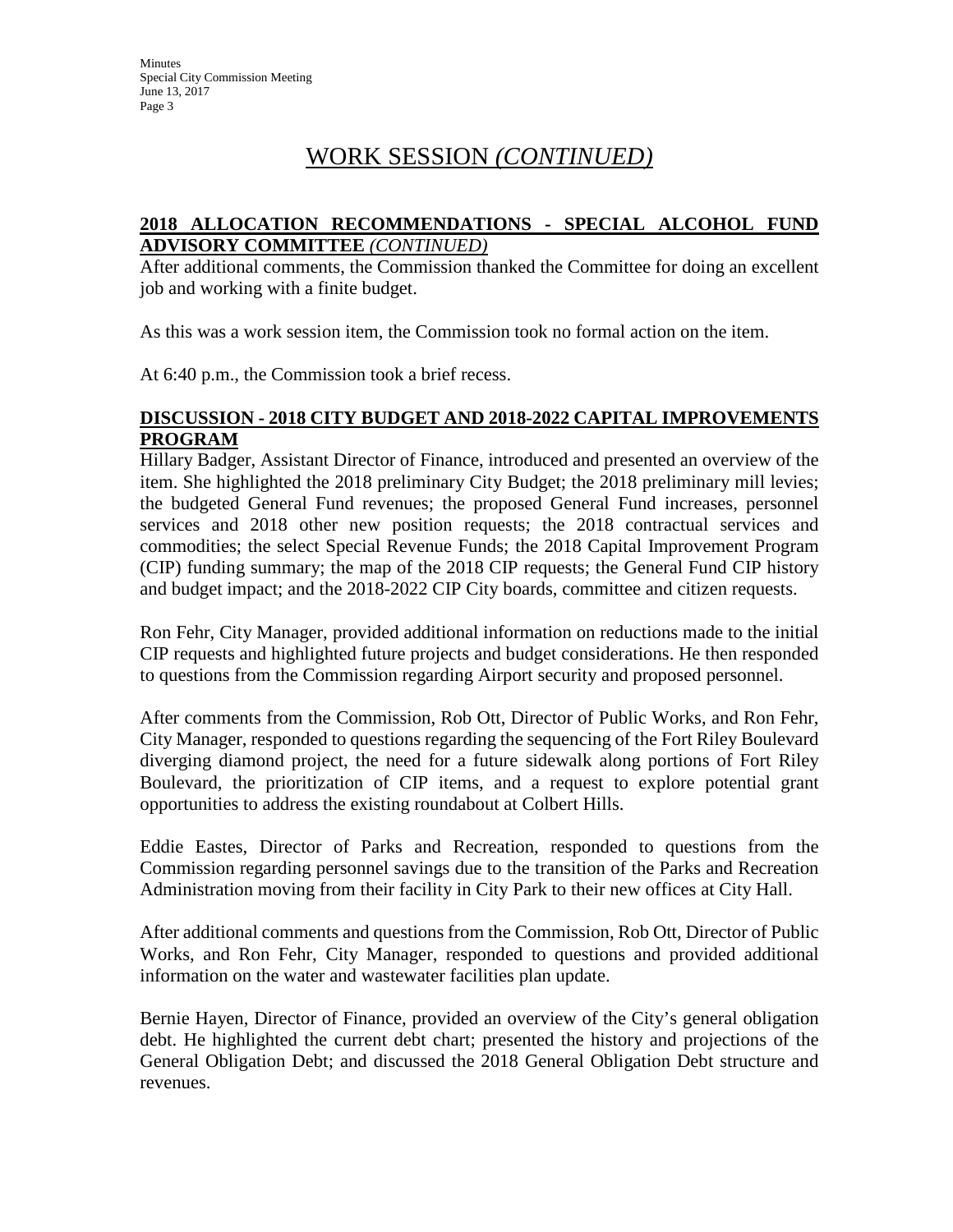## WORK SESSION *(CONTINUED)*

#### **DISCUSSION - 2018 CITY BUDGET AND 2018-2022 CAPITAL IMPROVEMENTS PROGRAM** *(CONTINUED)*

Ron Fehr, City Manager, provided additional information on the 2018 general obligation debt revenue chart and highlighted the Conference Center transfer. He then responded to questions from the Commission regarding the use of transient guest tax funds and the ability to charge for parking in the Conference Center parking garage.

Bernie Hayen, Director of Finance, presented a graph showing property taxes supporting the Bond and Interest Fund; highlighted the debt retirement of outstanding General Obligation Bonds and outstanding Special Assessment Bonds; and discussed general obligation debt considerations. He then responded to questions from the Commission.

After comments from the Commission, Ron Fehr, City Manager, provided additional information on comparisons to cities of the first class regarding mill levies and stated that a future work session would focus on benefit districts. He then responded to questions from the Commission regarding several CIP items and the economic development funds, pledges, and the availability of economic development funds.

Rob Ott, Director of Public Works, responded to questions and provided an update on the status of the feasibility study for a potential joint public works, street, fleet, park maintenance, and forestry facility.

Eddie Eastes, Director of Parks and Recreation, provided information on recreation programs and responded to questions on the evaluation of program fees being charged.

After additional comments from the Commission, Ron Fehr, City Manager, responded to questions regarding the CIP in out years and discussed funding contributions to the Kansas Public Employees Retirement System (KPERS). He informed the Commission that he appreciated their feedback and would provide additional information at the next budget discussion. He stated the June 27, 2017, City Commission Work Session, would focus on outside agencies.

Mayor Reddi opened the public comments.

Hearing no comments, Mayor Reddi closed the public comments.

As this was a work session item, the Commission took no formal action on the item.